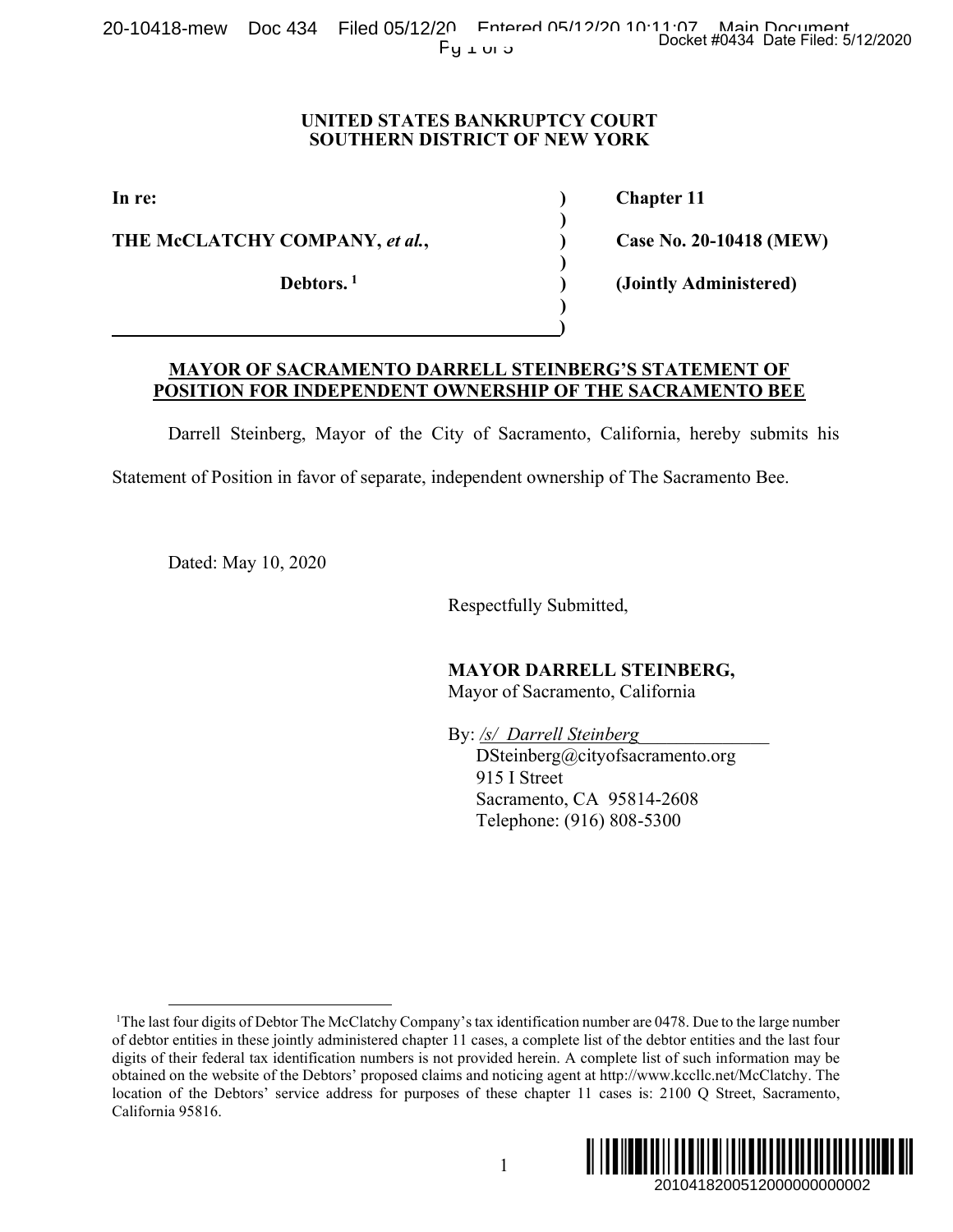## STATEMENT OF POSITION

Sacramento Mayor Darrell Steinberg Sacramento City Hall 915 I St. Sacramento, CA, 95814

May 10, 2020

The Honorable Judge Michael E. Wiles U.S. Bankruptcy Court, Southern District of New York One Bowling Green New York, New York, 10004-1408

Dear Judge Wiles:

For nearly as long as there has been a City of Sacramento, journalists from The Sacramento Bee have been keeping a watchful eye on what we do inside City Hall. In my current job as mayor of Sacramento, and in my former role as President Pro Tem of the California State Senate, I have experienced firsthand the paper's important role in exposing local and state officials who don't sufficiently safeguard the public treasury or the public trust.

The comprehensive coverage by The Bee during this coronavirus pandemic shows once again how integral it is to keeping the public informed, even with a fraction of the journalists it once employed. The Sacramento Bee published more than 1,000 stories related to the coronavirus between the end of February and April 30. Digital readership jumped by 150 percent in March.

It's far from the first time The Bee staff has rallied to provide this sort of blanket disaster coverage. The Bee and its sister publications in Fresno and Modesto are the largest source of original reporting for a vast stretch of interior California. When a dam was threatened with failure in Oroville, more than an hour away, The Sacramento Bee was the place that people turned to for the latest information. The paper has reprised this role in countless fires, including the one that destroyed the town of Paradise outside of Chico. It has brought the community together in good times and bad. Sacramento Bee journalists have won six Pulitzer prizes.

The Bee is now facing an existential threat. Many local journalism outlets around the country have already been diminished beyond recognition. Others have disappeared entirely; at least 1,800 newspapers have been closed or merged since 2004. In March, a robust alternative publication in Sacramento, the News & Review, suspended print publication. Even with the cuts it has endured over the past 15 years, The Bee remains the most significant source of original reporting and enterprise in our community. It needs to be bolstered and rebuilt, not milked for whatever profit it can still produce.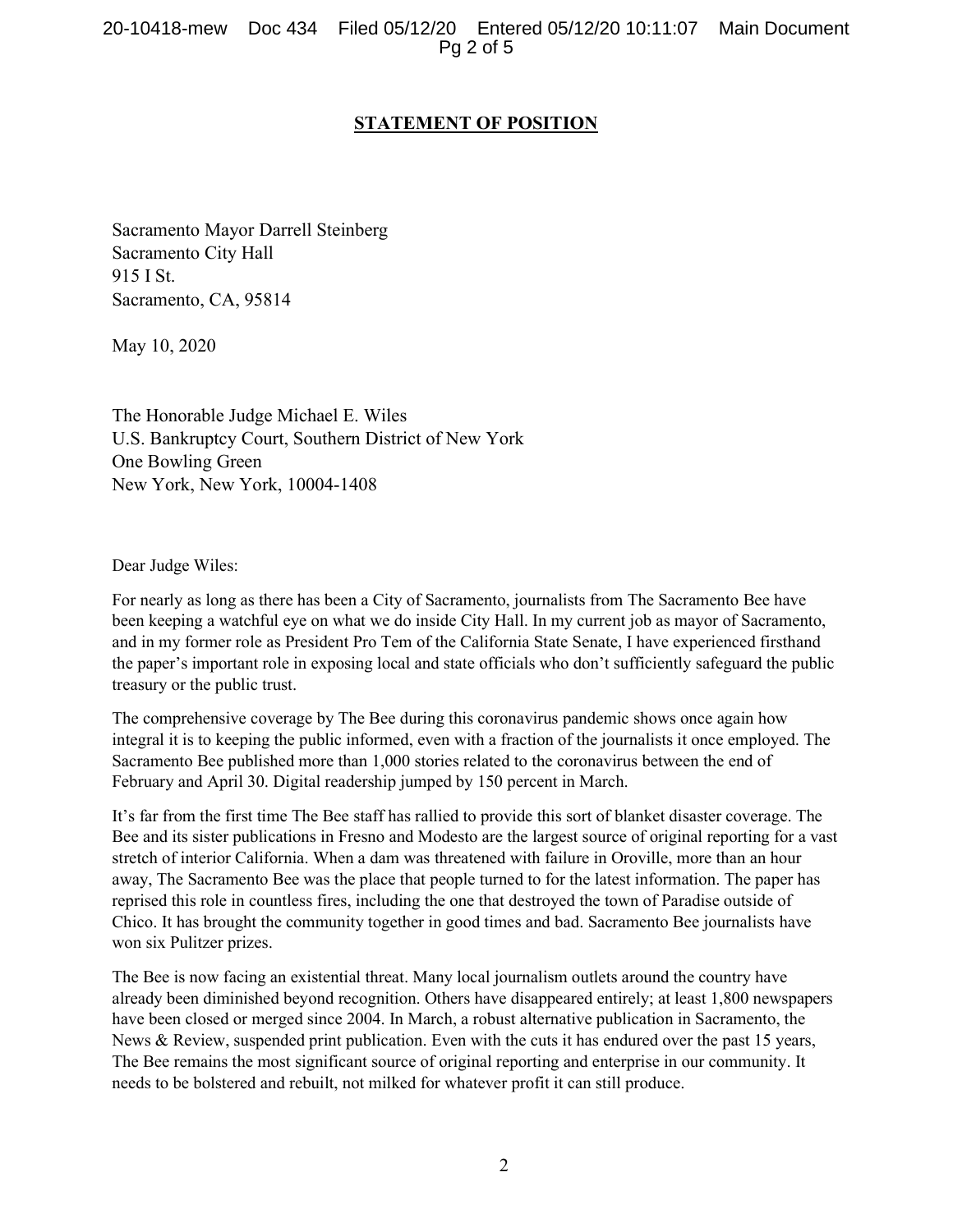### 20-10418-mew Doc 434 Filed 05/12/20 Entered 05/12/20 10:11:07 Main Document Pg 3 of 5

Like all newspapers, The Bee has seen its print circulation decline steeply, but its digital readership has never been higher. A diverse cohort of young, promising journalists is now covering the California state Capitol, education and City Hall. Philanthropic organizations have stepped up to fund enterprise reporting in the newsroom, and they are standing by to work with a new owner to increase that investment. Newsroom leadership has explored new models and launched a non-profit fund to make up for some of the cuts to editorial staff over the years. Philanthropic dollars currently pay the salaries of three journalists in The Sacramento Bee newsroom, 10 in Fresno and two in Modesto.

I would urge the bankruptcy court to consider what's best for our community and the larger Central Valley when weighing the competing bids for ownership of The Sacramento Bee and the rest of the McClatchy papers. We seek to ensure that The Bee and McClatchy's other California papers emerge from this process with California owners motivated primarily by a desire to serve the public interest, not the bottom line.

McClatchy owns 30 papers in 14 states, such distinguished mastheads as The Miami Herald, The Kansas City Star and the Charlotte Observer. The company is based here in Sacramento, yet the bankruptcy reorganization is being heard in New York City – far from the local markets that depend on this journalistic resource. I call on the mayors and other elected officials of all the McClatchy cities to join me in demanding that the public interest of each market is considered when the court decides who will run the company when it emerges from bankruptcy reorganization.

Sincerely,

Mayor Darrell Steinberg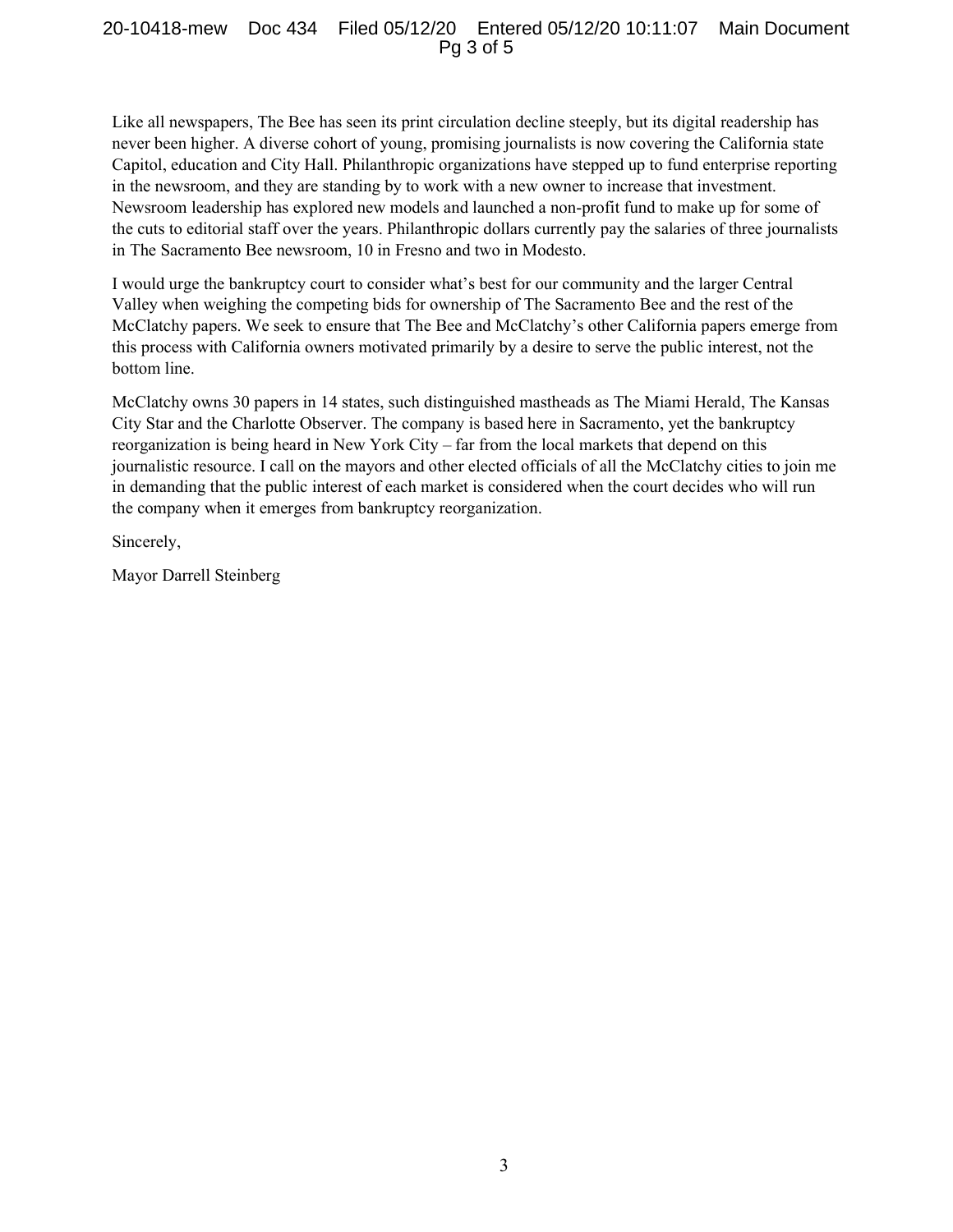20-10418-mew Doc 434 Filed 05/12/20 Entered 05/12/20 10:11:07 Main Document Pg 4 of 5